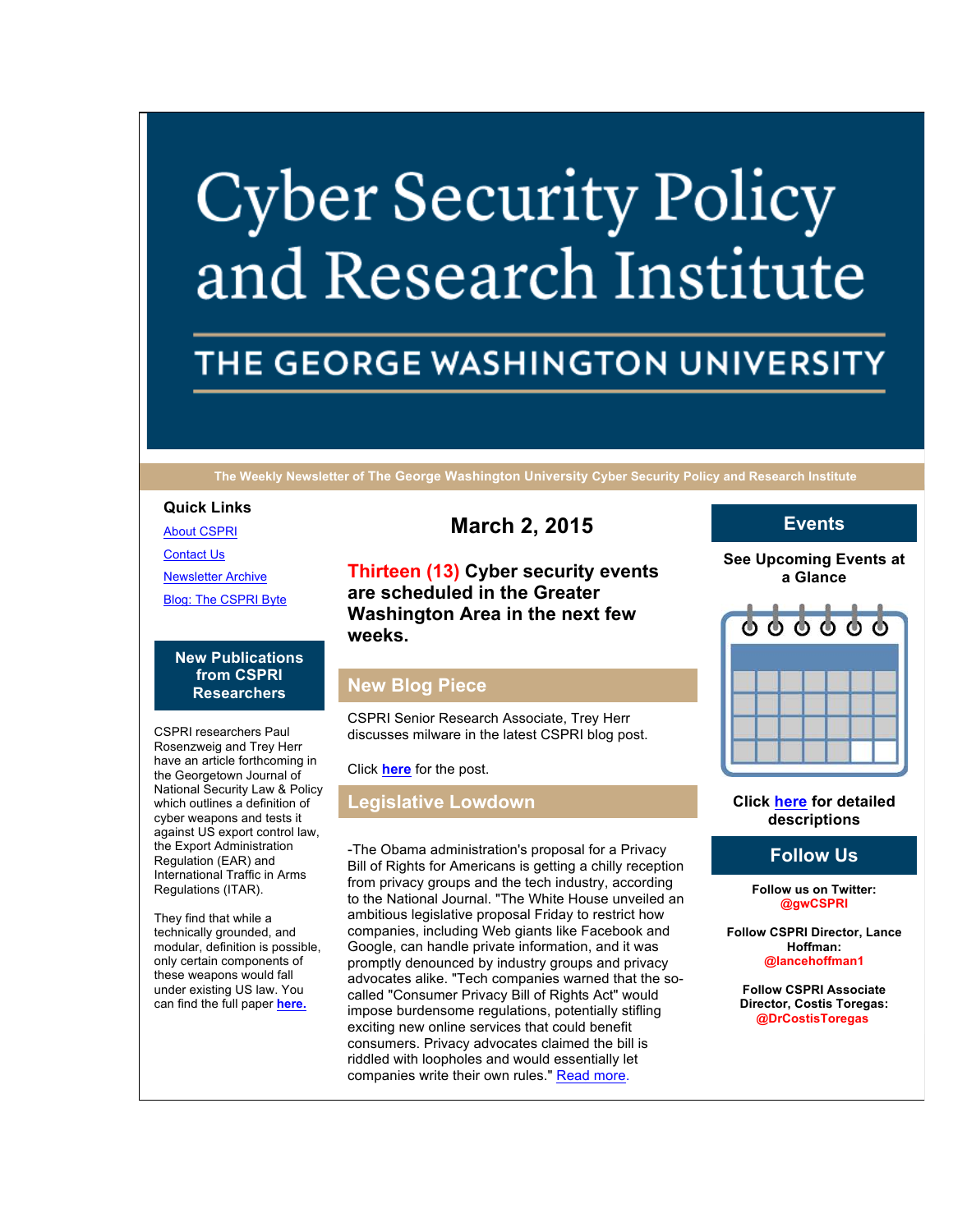-A bill that would beef up email privacy and set limits on the government's access to content stored overseas gained support from two House members Friday. The measure is a companion bill to a measure introduced in the Senate by Sen. Orrin Hatch (R-UT). "A spate of privacy bills have been introduced early this Congress to require law enforcement to obtain a warrant when obtaining users' emails or other communication stored in the cloud," writes Mario Trujillo for The Hill. "Currently, only a subpoena is required when obtaining records more than 180 days old. The 'Email Privacy Act' introduced at the beginning of the month boasts the support of 245 House lawmakers and had broad approval in the Senate, But Hatch's bill, and the companion legislation introduced Friday, would also place restrictions on what kind of information the government can force a U.S. company to hand over when that data is stored overseas."

## **Cyber Security Policy News**

#### **Gemalto update**

Gemalto, the cellphone chipmaker that U.S. and United Kingdom spies reportedly hacked, has confirmed the intrusion, but says its valuable encryption data was not stolen. The company makes SIM cards used in cellphones and credit cards. Last month it was forced to respond to leaks from NSA whistleblower Edward Snowden, which revealed that an operation by the U.S. National Security Agency and its British counterpart Government Communications Headquarters had had broken into Dutch company Gemalto to steal data that allowed the agencies to decrypt cellphone communications. The operation was reported last week on the website The Intercept using documents supplied by Edward Snowden, USA Today Jane Onyanga-Omara writes for USA Today. "Gemalto, which supplies major cellphone operators including AT&T, T-Mobile, Verizon and Sprint, says the attacks in 2010 and 2011 'only breached its office networks and could not have resulted in a massive theft of SIM encryption keys.'"

#### **DoJ offers reward for help in catching cybercriminals**

-The Justice Department last week announced a reward of up to \$3 million leading to the arrest and/or conviction of the alleged leader of "a tightly knit gang of cybercriminals" who developed the Gameover ZeuS botnet. Ars Technica reportsthat authorities are offering the reward for Evgeniy Mikhailovich Bogachev, accused of various charges in connection to the botnet. The authorities said the botnet infected more than 1 million computers and resulted in \$100 million in losses.

#### **Anthem breached**

-Anthem said last week it appears that some 78.8 million consumers were affected by the cybersecurity breach discovered last month. The company had